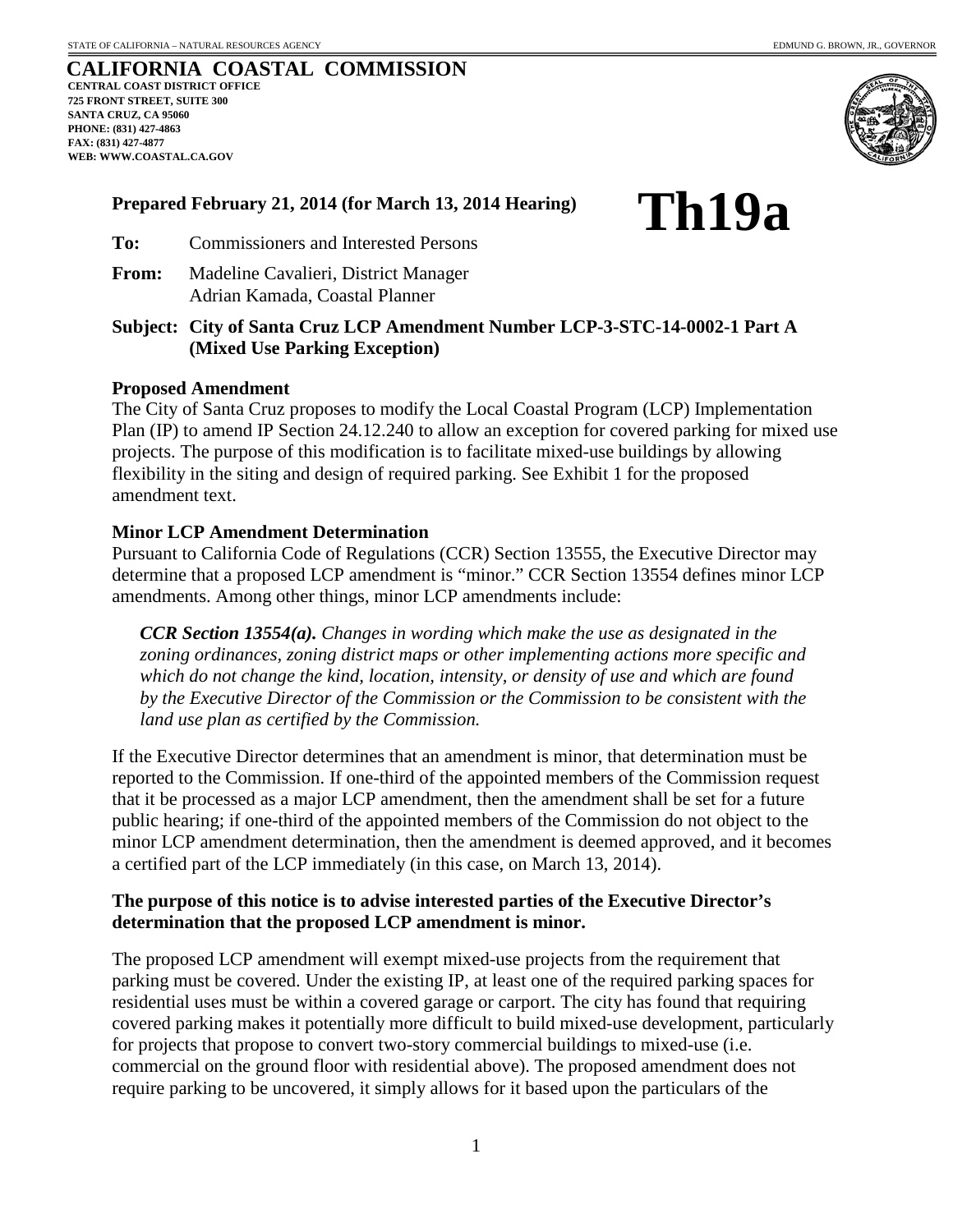proposed site. Additionally, the amendment does not change the number of parking spaces required, and any potential issues from allowing uncovered parking will still be appropriately addressed by the LCP's policies related to coastal resource protection, including visual and scenic resources, design review, and prioritization of visitor-serving commercial uses. As such, the amendment does not change the kind, location, intensity, or density of use of land and is consistent with the certified LCP and Coastal Act.

## **California Environmental Quality Act (CEQA)**

The Coastal Commission's review and development process for LCPs and LCP amendments has been certified by the Secretary of Resources as being the functional equivalent of the environmental review required by CEQA. The City has determined that the project is exempt from CEQA, pursuant to Section 15061(b)(3) of the Public Resources Code. This report has discussed the relevant coastal resource issues with the proposal, and has concluded that the proposed LCP amendment is not expected to result in any significant adverse impact on the environment. Thus, it is unnecessary for the Commission to suggest modifications to the proposed amendment to address adverse environmental impacts because the proposed amendment, as submitted, will not result in any significant environmental effects for which feasible mitigation measures would be required.

## **Coastal Commission Concurrence**

The Executive Director will report this minor LCP amendment determination, and any comments received on it, to the Coastal Commission at its March 13, 2014 meeting at Long Beach. If you have any questions or need additional information regarding the proposed amendment or the method under which it is being processed, please contact Adrian Kamada at the Central Coast District Office in Santa Cruz.

## **Procedural Note - LCP Amendment Action Deadline**

This proposed LCP amendment was filed as complete on February 20, 2014. The amendment modifies only the LCP IP and the 60-day action deadline is April 21, 2014. Thus, unless the Commission votes to extend the action deadline (it may be extended by up to one year), the Commission has until April 21, 2014 to take a final action on this LCP amendment.

## Exhibit:

Exhibit 1: Proposed Amendment Text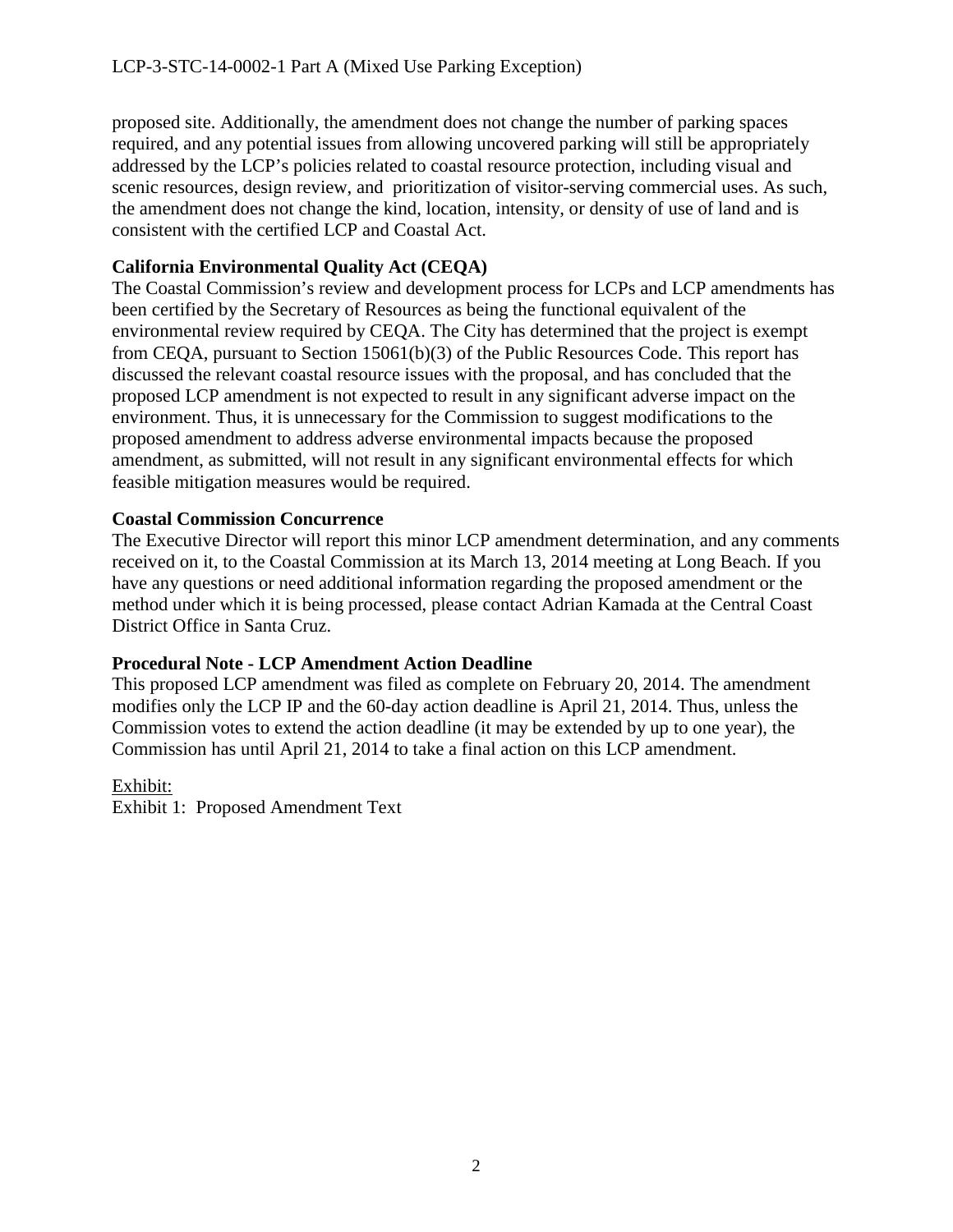### AN ORDINANCE OF THE CITY OF SANTA CRUZ AMENDING TITLE 24, SECTION 24.12.200 OF THE MUNICIPAL CODE, THE ZONING ORDINANCE, TO EXEMPT MIXED USE DEVELOPMENT FROM COVERED PARKING REQUIREMENTS.

The City Council of the City of Santa Cruz ordains as follows:

Section 1. Part 3. Chapter 24.12.200 of the Municipal Code of the City of Santa Cruz shall be amended to read as follows:

#### Part 3: OFF-STREET PARKING AND LOADING FACILITIES\*

\*Editor's Note: This part was originally adopted as a part of the underlying zoning ordinance, Ord. 85-05. It was revised in its entirety by Ord. 85-46, adopted 5-25-85, effective as of 6-27-85.

#### 24.12.200 PURPOSE.

The purpose of the regulations contained herein is to reduce street congestion and traffic hazards and to add to the safety and convenience of citizens, by providing adequate, attractively designed, and functional facilities for off-street parking and loading as an integral part of every use of land in the city. A further purpose is to promote non-auto transportation and transportation/parking management. This section of the Zoning Ordinance is also part of the Local Coastal Implementation Plan.

(Ord. 2002-25 § 2 (part), 2002: Ord. 94-33 § 59, 1994: Ord. 85-46 § 1 (part), 1985).

#### 24.12.210 GENERAL PROVISIONS.

At the time any building or structure is constructed, erected or modified, or a use established, there shall be provided on the same site, for the use of the occupants, guests, clients, customers or visitors thereof, off-street parking spaces for vehicles in accordance with the requirements herein. Alternatives in lieu of or in addition to parking may be required. (Ord. 2002-25 § 2 (part), 2002: Ord. 85-46 § 1 (part), 1985).

#### 24.12.220 EXCEPTIONS.

Off-street parking and loading requirements set forth in this part shall not apply to agricultural uses.

(Ord. 2002-25 § 2 (part), 2002: Ord. 85-46 § 1 (part), 1985).

#### 24.12.230 GENERAL REQUIREMENTS.

A design permit is required for a new facility or an existing facility proposed for modification, containing five or more spaces.

(Ord. 2002-25 § 2 (part), 2002: Ord. 85-46 § 1 (part), 1985).

#### 24.12.240 NUMBER OF PARKING SPACES REQUIRED.

Where the computation of required parking spaces produces a fractional result, fractions of onehalf or greater shall require one full parking space.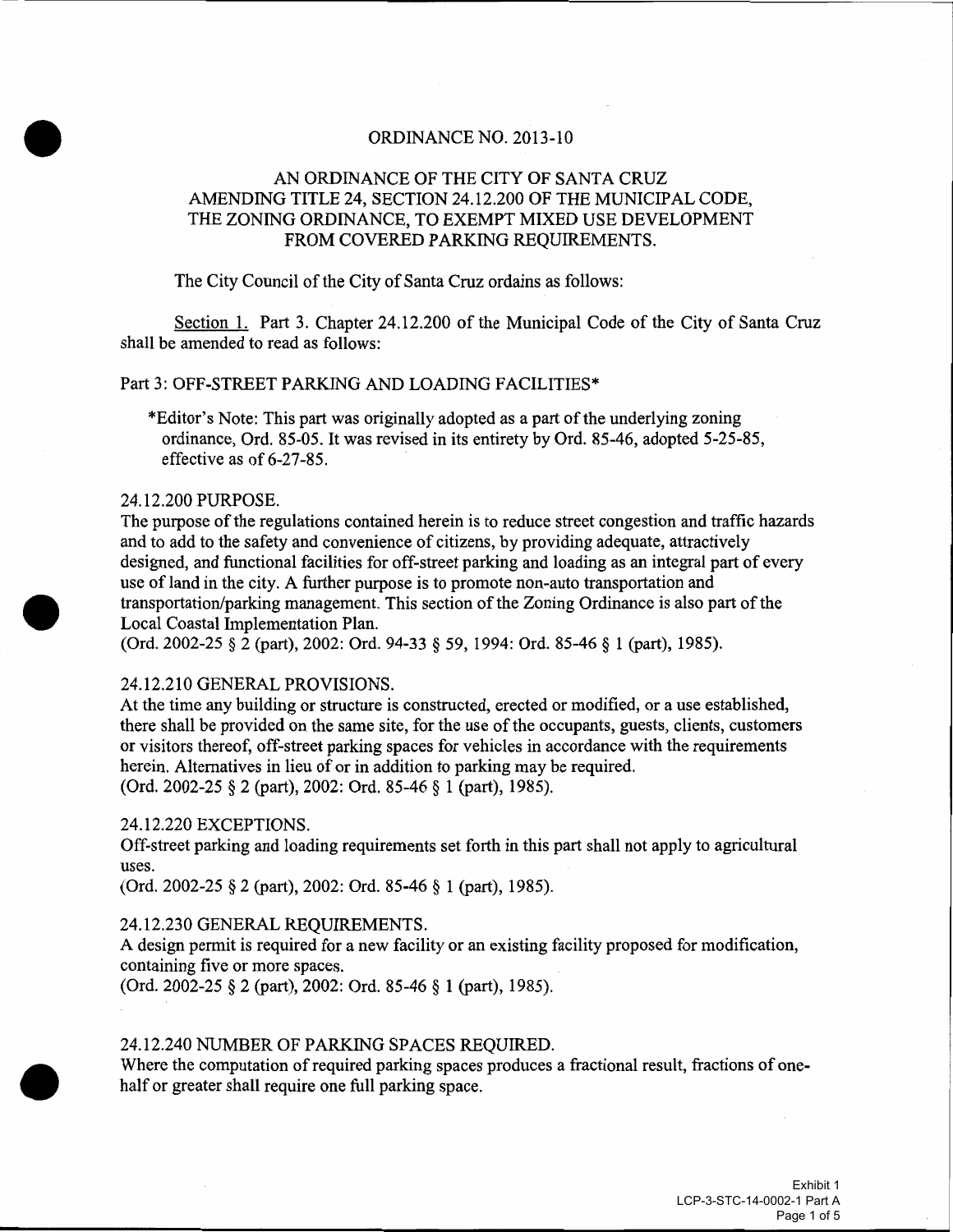|     | Use                                                                                                                                     | <b>Spaces Required</b>                                                                                                                  |
|-----|-----------------------------------------------------------------------------------------------------------------------------------------|-----------------------------------------------------------------------------------------------------------------------------------------|
| a.  | Automobile or machinery sales and service garages                                                                                       | 1 for each 400 square feet floor area                                                                                                   |
| b.  | Banks without automatic teller machines                                                                                                 | 1 for each 400 square feet floor area                                                                                                   |
| C.  | Banks with automatic teller machines                                                                                                    | 1 for each 400 square feet floor area; plus 1.5 for each<br>machine                                                                     |
| d.  | Business and professional offices, excluding medical<br>and dental offices                                                              | 1 for each 300 square feet floor area                                                                                                   |
| e.  | Billiard parlors                                                                                                                        | 1.5 for each table                                                                                                                      |
| f.  | Boarding homes for the aged                                                                                                             | 1 for each 5 beds, plus 1 for each employee                                                                                             |
| g.  | Children's homes                                                                                                                        | 1 for each 5 beds, plus 1 for each employee                                                                                             |
| h.  | Houses of worship                                                                                                                       | 1 for each 3.5 seats in the sanctuary                                                                                                   |
| i.  | Dancehalls and assembly halls without fixed seats,<br>exhibition halls, except church assembly rooms in<br>conjunction with auditoriums | 1 for each 3 persons of design occupancy load                                                                                           |
| J٠. | Family daycare and foster family homes                                                                                                  | 1 for every 5 guests, plus 1 for the resident owner or<br>manager                                                                       |
| k.  | Funeral homes, mortuaries                                                                                                               | 1 for each 5 seats of the aggregate number of seats<br>provided in all assembly rooms                                                   |
| 1.  | Furniture and appliance stores, household equipment                                                                                     | 1 for each 800 square feet of sales floor area                                                                                          |
|     | m. Community care residential facilities                                                                                                | 1 for each 5 guests, plus 1 for the manager, plus 1 for<br>each employee on the shift with the maximum<br>number of personnel           |
| n.  | Hospitals                                                                                                                               | 1 for each bed, plus 1 for each employee on the shift<br>with the maximum number of personnel                                           |
| 0.  | Hotels, motels                                                                                                                          | 1 for each unit intended for separate occupancy, plus<br>1 for the resident owner or manager                                            |
| p.  | Institutions for the aged                                                                                                               | 1 for every 5 guests, plus 1 for each employee on the<br>shift with the maximum number of personnel                                     |
| q.  | Manufacturing plants, bottling plants, processing plants,<br>packaging plants, furniture repair                                         | 1 for each 500 square feet of floor area                                                                                                |
| r.  | Medical and dental clinics and offices                                                                                                  | 1 for each 200 square feet of floor area                                                                                                |
| S.  | Medical (or convalescent) hospitals                                                                                                     | 1 for each 5 beds, plus 1 for each employee on the<br>shift with the maximum number of personnel                                        |
| t.  | Nursing homes                                                                                                                           | 1 for every 5 guests, plus 1 for the resident manager,<br>plus 1 for each employee on the shift with the<br>maximum number of personnel |

Exhibit 1 LCP-3-STC-14-0002-1 Part A Page 2 of 5

 $\overline{2}$ 

 $\mathcal{A}$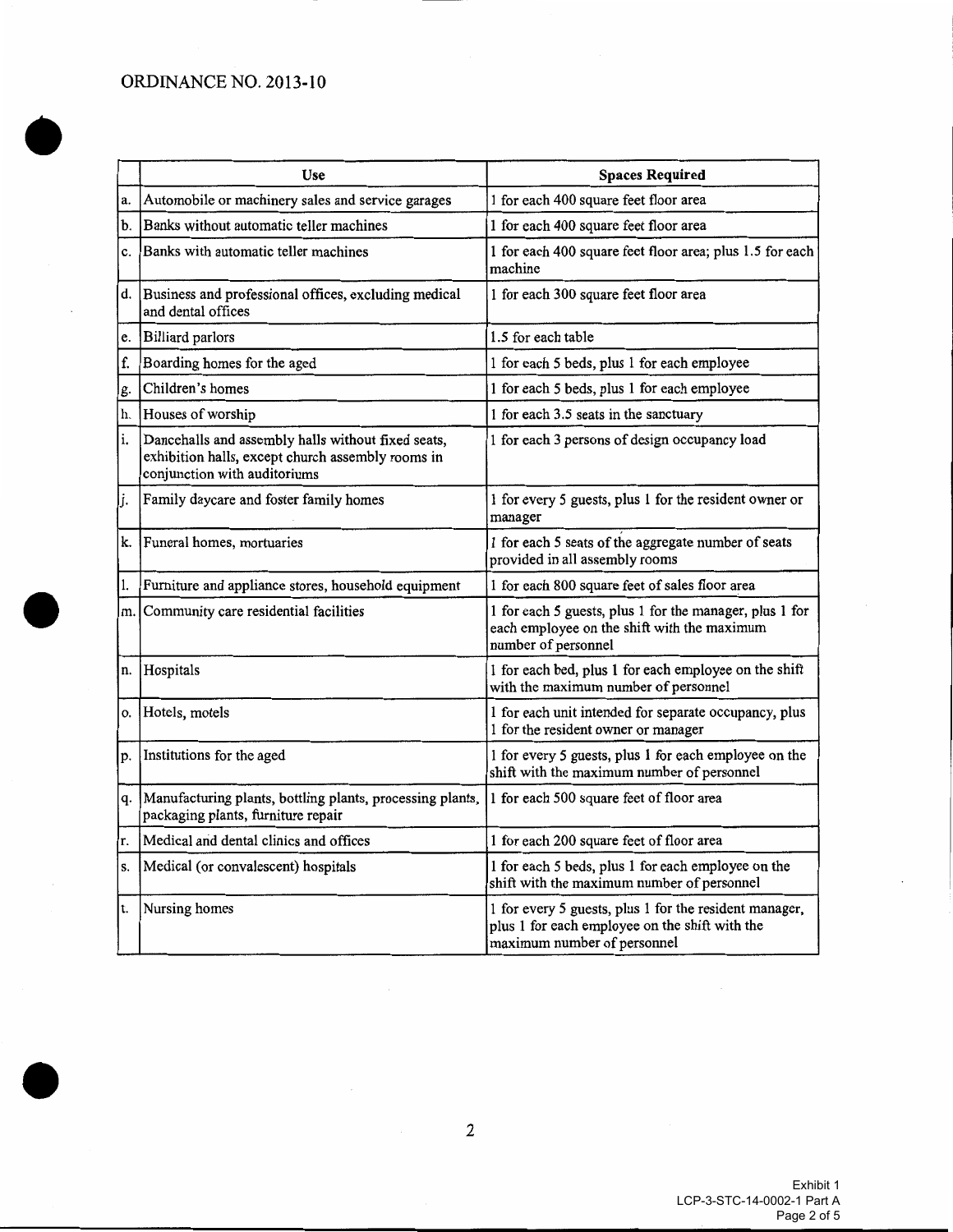| u.                                                                                                                                                                                                                                                                                                                                        | Physical fitness facilities                                                                                                                                             |              |                                                               |     |                                                                                   |                                               |                                                                                                               |
|-------------------------------------------------------------------------------------------------------------------------------------------------------------------------------------------------------------------------------------------------------------------------------------------------------------------------------------------|-------------------------------------------------------------------------------------------------------------------------------------------------------------------------|--------------|---------------------------------------------------------------|-----|-----------------------------------------------------------------------------------|-----------------------------------------------|---------------------------------------------------------------------------------------------------------------|
|                                                                                                                                                                                                                                                                                                                                           | Multi-program:                                                                                                                                                          |              |                                                               |     | area                                                                              | 1 space for each 100 square feet of floor     |                                                                                                               |
|                                                                                                                                                                                                                                                                                                                                           | Single-program:                                                                                                                                                         |              |                                                               |     |                                                                                   |                                               |                                                                                                               |
|                                                                                                                                                                                                                                                                                                                                           | · aerobics:                                                                                                                                                             |              |                                                               |     |                                                                                   | 1 space for each 50 square feet of floor area |                                                                                                               |
|                                                                                                                                                                                                                                                                                                                                           | · basketball; volleyball:                                                                                                                                               |              |                                                               |     |                                                                                   |                                               | 1 space for each 3 persons of occupancy                                                                       |
|                                                                                                                                                                                                                                                                                                                                           | · lap pool:<br>· weightlifting:                                                                                                                                         |              |                                                               |     | 2 spaces per lane plus 1 space for each 300<br>square feet of non-pool floor area |                                               |                                                                                                               |
|                                                                                                                                                                                                                                                                                                                                           |                                                                                                                                                                         |              |                                                               |     | 1 space for each 250 feet of floor area                                           |                                               |                                                                                                               |
|                                                                                                                                                                                                                                                                                                                                           | Physical fitness facilities with more than 15,000 square feet of<br>floor area shall provide an additional 10 percent of the total<br>number of required parking spaces |              |                                                               |     |                                                                                   |                                               |                                                                                                               |
| V.                                                                                                                                                                                                                                                                                                                                        | Physical therapy                                                                                                                                                        |              |                                                               |     |                                                                                   |                                               | 1 space per 200 square feet of floor area. In<br>addition, 1 space per 50 square feet of pool<br>(water) area |
|                                                                                                                                                                                                                                                                                                                                           | w. Residential Uses                                                                                                                                                     |              |                                                               |     |                                                                                   |                                               |                                                                                                               |
|                                                                                                                                                                                                                                                                                                                                           |                                                                                                                                                                         |              |                                                               |     | <b>Number of Bedrooms</b>                                                         |                                               |                                                                                                               |
|                                                                                                                                                                                                                                                                                                                                           | Type                                                                                                                                                                    | Efficiency 1 |                                                               | 2   | 3                                                                                 |                                               | 4 or more                                                                                                     |
|                                                                                                                                                                                                                                                                                                                                           | Single-family<br>*(including<br>townhouses)                                                                                                                             | 1.0          | 1.0                                                           | 2.0 | 2.0                                                                               |                                               | $3 + 1$ for ea. addl. bedroom                                                                                 |
|                                                                                                                                                                                                                                                                                                                                           | Houseboat,<br>duplex, triplex,<br>multiple<br>mobilehome                                                                                                                | 1.0          | 1.5                                                           | 2.0 | 2.0                                                                               |                                               | $3 + 0.5$ for ea. addl. bedroom                                                                               |
|                                                                                                                                                                                                                                                                                                                                           | Lodging,<br>rooming<br>houses and<br>bed-and-<br>breakfast inns                                                                                                         |              | 2 spaces, plus 1 for each bedroom                             |     |                                                                                   |                                               |                                                                                                               |
|                                                                                                                                                                                                                                                                                                                                           | Residence<br>halls,<br>dormitories                                                                                                                                      |              |                                                               |     | 0.75 space for each guest or occupant                                             |                                               |                                                                                                               |
| Senior housing<br>1 for each 3 dwelling units or rooms intended for separate occupancy, plus an area<br>development<br>of land equal to the required off-street parking for apartments, not including<br>required open space, which could be converted to parking should the retirement<br>center change to a multifamily residential use |                                                                                                                                                                         |              |                                                               |     |                                                                                   |                                               |                                                                                                               |
|                                                                                                                                                                                                                                                                                                                                           | Small<br>ownership unit<br>(SOU)                                                                                                                                        |              | 1 space for each dwelling unit<br>0.75 for each dwelling unit |     |                                                                                   |                                               |                                                                                                               |
|                                                                                                                                                                                                                                                                                                                                           | Single-room<br>occupancy<br>dwelling unit,<br>less than 300<br>square feet**                                                                                            |              |                                                               |     |                                                                                   |                                               |                                                                                                               |
|                                                                                                                                                                                                                                                                                                                                           | Single-room<br>1 for each dwelling unit<br>occupancy<br>dwelling unit,                                                                                                  |              |                                                               |     |                                                                                   |                                               |                                                                                                               |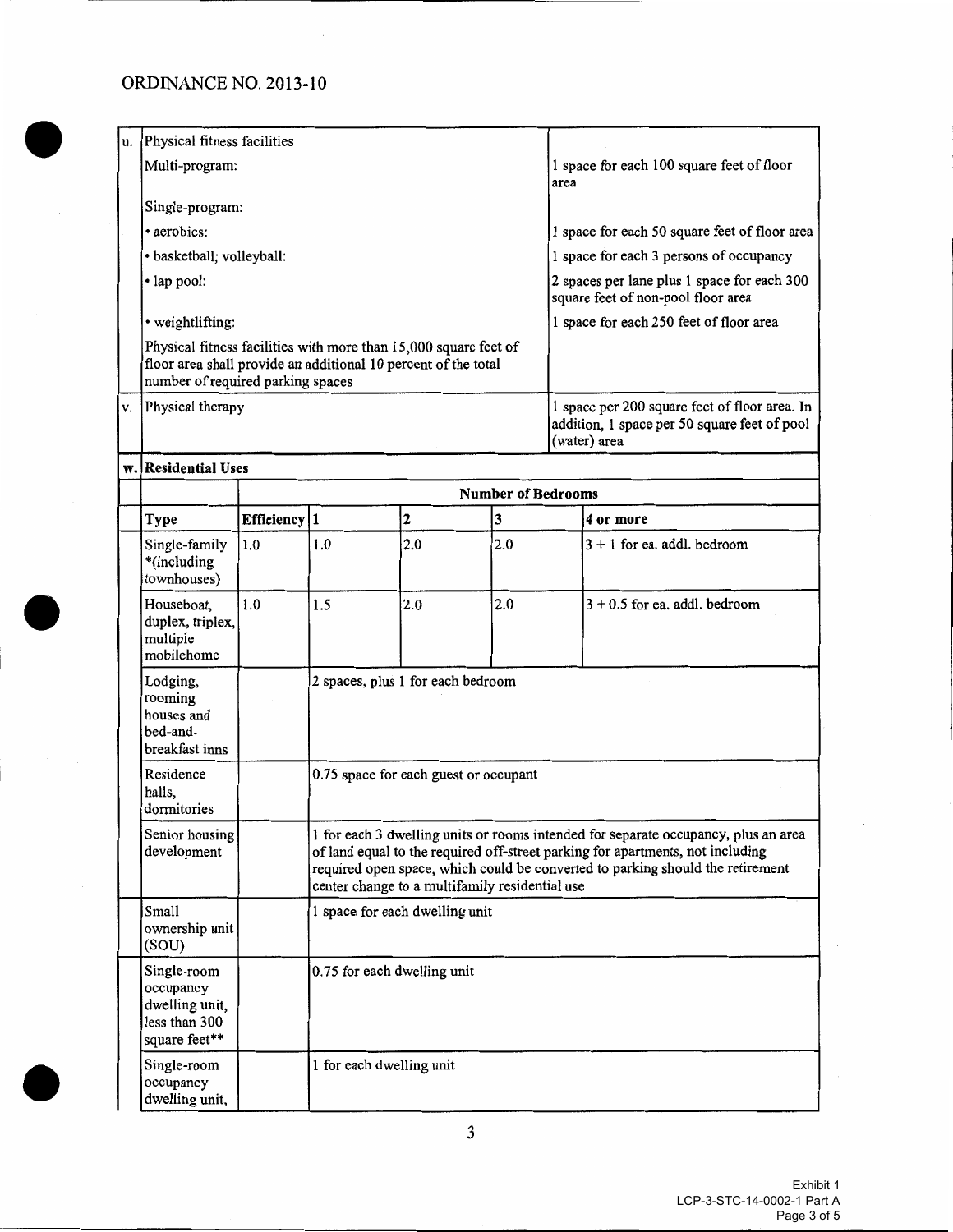|     | 300 square<br>feet or more**                                                                                                                                                                                                                                                                                                                                                                          |                                                                                                             |                                                                                                                                                    |  |  |
|-----|-------------------------------------------------------------------------------------------------------------------------------------------------------------------------------------------------------------------------------------------------------------------------------------------------------------------------------------------------------------------------------------------------------|-------------------------------------------------------------------------------------------------------------|----------------------------------------------------------------------------------------------------------------------------------------------------|--|--|
|     | Accessory<br>dwelling<br>unit***                                                                                                                                                                                                                                                                                                                                                                      |                                                                                                             | 1 parking space, covered or uncovered, shall be provided on site for each bedroom<br>in addition to the required parking for the primary residence |  |  |
|     | Community<br>housing<br>projects                                                                                                                                                                                                                                                                                                                                                                      |                                                                                                             | In addition to meeting above residential parking requirements, 1 additional parking<br>space for each 4 dwelling units shall be provided           |  |  |
|     | Covered Parking. At least 1 of the required parking spaces for each dwelling unit shall be covered, within a<br>carport or a garage unless otherwise specified within Title 24. Each standard-size parking space required to be<br>located in a garage or carport for a residential unit shall be not less than nineteen feet in length by eight and<br>one-half feet in width (19 ft. x 8 1/2 feet). |                                                                                                             |                                                                                                                                                    |  |  |
|     | Covered Parking Exception. Mixed-use projects are not required to provide covered parking if the project is one<br>contiguous parcel or a vertical development.                                                                                                                                                                                                                                       |                                                                                                             |                                                                                                                                                    |  |  |
|     | Other exceptions. Exceptions to parking requirements maybe granted to publicly subsidized units where such<br>requirements are in conflict with state or federal regulations or funding policies                                                                                                                                                                                                      |                                                                                                             |                                                                                                                                                    |  |  |
|     | <b>Notes</b><br>Tandem parking may be utilized for the required uncovered parking spaces pursuant to Section 24.12.280(4).                                                                                                                                                                                                                                                                            |                                                                                                             |                                                                                                                                                    |  |  |
|     | ** (1) SRO parking requirements may be reduced by 0.25 spaces for each dwelling unit at the discretion of the<br>approving authority if the project is either located:                                                                                                                                                                                                                                |                                                                                                             |                                                                                                                                                    |  |  |
|     | a) within one quarter (1/4) mile or 1,320 feet of an alternative parking facility and spaces are available<br>and can be committed to residents; or                                                                                                                                                                                                                                                   |                                                                                                             |                                                                                                                                                    |  |  |
|     | b) within one quarter $(1/4)$ mile or 1,320 feet of access to public transportation such as a bus stop and<br>a grocery store.                                                                                                                                                                                                                                                                        |                                                                                                             |                                                                                                                                                    |  |  |
|     |                                                                                                                                                                                                                                                                                                                                                                                                       | (2) Parking requirements may be further reduced by 0.25 spaces if the project allows only senior residents. |                                                                                                                                                    |  |  |
|     | (3) Parking requirements for mixed use developments in the I-G District, as permitted under Section<br>24.10.1510.2.m (3), may be reduced by a maximum of 0.4 spaces for each dwelling unit at the discretion<br>of the approving authority as a part of an on site shared parking plan.                                                                                                              |                                                                                                             |                                                                                                                                                    |  |  |
|     | *** Accessory dwelling units only.                                                                                                                                                                                                                                                                                                                                                                    |                                                                                                             |                                                                                                                                                    |  |  |
|     | Use                                                                                                                                                                                                                                                                                                                                                                                                   |                                                                                                             | <b>Spaces Required</b>                                                                                                                             |  |  |
| x.  | Restaurants and other establishments<br>selling food and beverages on the<br>premises (including bars and<br>nightclubs without live<br>entertainment)                                                                                                                                                                                                                                                |                                                                                                             | 1 for each 120 square feet of floor area                                                                                                           |  |  |
| y.  | Restaurants with counter and/or take-<br>out service or drive-in facilities                                                                                                                                                                                                                                                                                                                           |                                                                                                             | 1 for each 120 square feet of floor area, plus 1 for each 50 square feet of<br>floor area devoted to counter/take-out service                      |  |  |
| Z.  | Research and development facilities                                                                                                                                                                                                                                                                                                                                                                   |                                                                                                             | 1 for each 325 square feet of floor area, or 1 for every 2 employees<br>(maximum shift), whichever is greater                                      |  |  |
| aa. | Retail stores, shops, service<br>establishments, including shopping<br>centers other than furniture and<br>appliance stores                                                                                                                                                                                                                                                                           |                                                                                                             | 1 for each 250 square feet of floor area                                                                                                           |  |  |
| ab. | Schools:                                                                                                                                                                                                                                                                                                                                                                                              |                                                                                                             |                                                                                                                                                    |  |  |
|     | • Elementary and junior high                                                                                                                                                                                                                                                                                                                                                                          |                                                                                                             | 1 for each employee                                                                                                                                |  |  |
|     | · High schools                                                                                                                                                                                                                                                                                                                                                                                        |                                                                                                             | 1 for each employee, plus 1 for each 10 students                                                                                                   |  |  |
| ac. | Colleges (business, beauty, etc.) and                                                                                                                                                                                                                                                                                                                                                                 |                                                                                                             | 1 for each employee, plus 1 for each 3 students                                                                                                    |  |  |